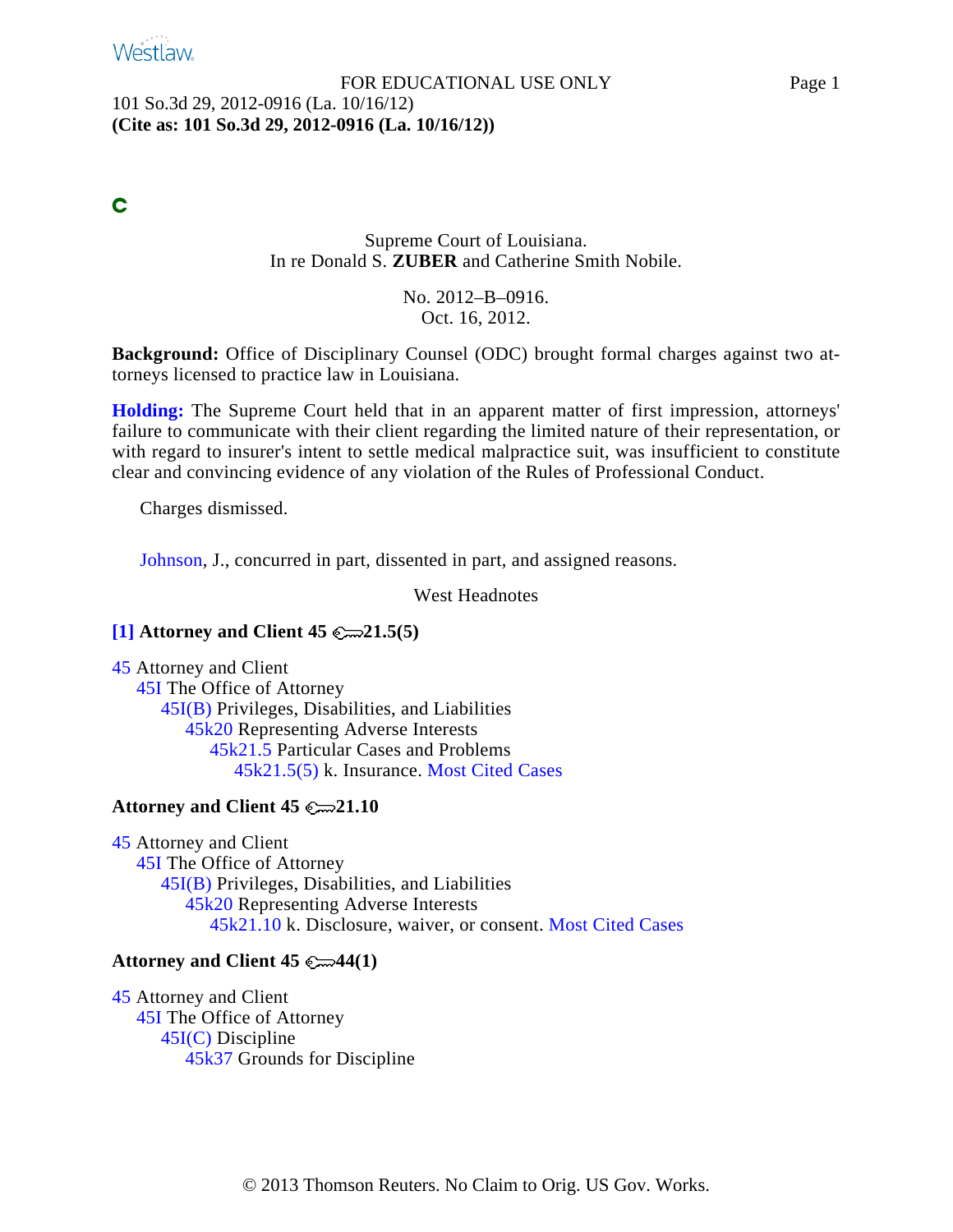45k44 Misc[onduct](http://www.westlaw.com/KeyNumber/Default.wl?rs=dfa1.0&vr=2.0&CMD=KEY&DocName=45k44) as to Client

[45k44\(1\)](http://www.westlaw.com/KeyNumber/Default.wl?rs=dfa1.0&vr=2.0&CMD=KEY&DocName=45k44%281%29) k. In general. [Most Cited Cases](http://www.westlaw.com/Digest/Default.wl?rs=dfa1.0&vr=2.0&CMD=MCC&DocName=45k44%281%29)

In the context of the tripartite relationship between lawyer, insurer, and insured, the Rule of Professional Conduct that governs a lawyer's duties in a limited representation context requires a lawyer who will represent the insured at the direction of the insurer to make appropriate disclosure sufficient to apprise the insured of the limited nature of the representation as well as the insurer's right to control the defense in accordance with the terms of the insurance contract. State Bar Articles of Incorporation, Art. 16, [Rules of Prof.Conduct, Rule](http://www.westlaw.com/Find/Default.wl?rs=dfa1.0&vr=2.0&DB=1000011&DocName=LASTBAR16RPCR1.2&FindType=L) 1.2, [LSA–R.S. foll. 37:222](http://www.westlaw.com/Find/Default.wl?rs=dfa1.0&vr=2.0&DB=1000011&DocName=LARS37%3A222&FindType=L).

## <span id="page-1-0"></span>**[\[2\]](#page-7-0) Attorney and Client 45 21.10**

[45](http://www.westlaw.com/KeyNumber/Default.wl?rs=dfa1.0&vr=2.0&CMD=KEY&DocName=45) Attorney and Client [45I](http://www.westlaw.com/KeyNumber/Default.wl?rs=dfa1.0&vr=2.0&CMD=KEY&DocName=45I) The Office of Attorney 45I(B) [Privile](http://www.westlaw.com/KeyNumber/Default.wl?rs=dfa1.0&vr=2.0&CMD=KEY&DocName=45I%28B%29)ges, Disabilities, and Liabilities [45k20](http://www.westlaw.com/KeyNumber/Default.wl?rs=dfa1.0&vr=2.0&CMD=KEY&DocName=45k20) Representing Adverse Interests 45k21.10 k. [Disclosure](http://www.westlaw.com/KeyNumber/Default.wl?rs=dfa1.0&vr=2.0&CMD=KEY&DocName=45k21.10), waiver, or consent. [Most Cited Cases](http://www.westlaw.com/Digest/Default.wl?rs=dfa1.0&vr=2.0&CMD=MCC&DocName=45k21.10)

## **Attorney and Client 45**  $\mathbb{C}\rightarrow\mathbb{4}(1)$

[45](http://www.westlaw.com/KeyNumber/Default.wl?rs=dfa1.0&vr=2.0&CMD=KEY&DocName=45) Attorney and Client [45I](http://www.westlaw.com/KeyNumber/Default.wl?rs=dfa1.0&vr=2.0&CMD=KEY&DocName=45I) The Office of Attorney 45I(C) [Discip](http://www.westlaw.com/KeyNumber/Default.wl?rs=dfa1.0&vr=2.0&CMD=KEY&DocName=45I%28C%29)line [45k37](http://www.westlaw.com/KeyNumber/Default.wl?rs=dfa1.0&vr=2.0&CMD=KEY&DocName=45k37) Grounds for Discipline 45k44 Misc[onduct](http://www.westlaw.com/KeyNumber/Default.wl?rs=dfa1.0&vr=2.0&CMD=KEY&DocName=45k44) as to Client [45k44\(1\)](http://www.westlaw.com/KeyNumber/Default.wl?rs=dfa1.0&vr=2.0&CMD=KEY&DocName=45k44%281%29) k. In general. [Most Cited Cases](http://www.westlaw.com/Digest/Default.wl?rs=dfa1.0&vr=2.0&CMD=MCC&DocName=45k44%281%29)

The Rule of Professional Conduct that governs a lawyer's duties in a limited representation context requires a lawyer who represents an insurer and insured in a case involving a "consent to settle" clause to advise the insured as soon as practicable, generally at the inception of representation, of the limited nature of the representation the attorney will provide to the insured. State Bar Articles of Incorporation, Art. 16, [Rules of Prof.Conduct, Rule 1.](http://www.westlaw.com/Find/Default.wl?rs=dfa1.0&vr=2.0&DB=1000011&DocName=LASTBAR16RPCR1.2&FindType=L)2, [LSA–R.S. foll.](http://www.westlaw.com/Find/Default.wl?rs=dfa1.0&vr=2.0&DB=1000011&DocName=LARS37%3A222&FindType=L)  $37:222$ 

## <span id="page-1-1"></span>**[\[3\]](#page-7-0) Attorney and Client 45 21.10**

[45](http://www.westlaw.com/KeyNumber/Default.wl?rs=dfa1.0&vr=2.0&CMD=KEY&DocName=45) Attorney and Client [45I](http://www.westlaw.com/KeyNumber/Default.wl?rs=dfa1.0&vr=2.0&CMD=KEY&DocName=45I) The Office of Attorney 45I(B) [Privile](http://www.westlaw.com/KeyNumber/Default.wl?rs=dfa1.0&vr=2.0&CMD=KEY&DocName=45I%28B%29)ges, Disabilities, and Liabilities [45k20](http://www.westlaw.com/KeyNumber/Default.wl?rs=dfa1.0&vr=2.0&CMD=KEY&DocName=45k20) Representing Adverse Interests 45k21.10 k. [Disclosure](http://www.westlaw.com/KeyNumber/Default.wl?rs=dfa1.0&vr=2.0&CMD=KEY&DocName=45k21.10), waiver, or consent. [Most Cited Cases](http://www.westlaw.com/Digest/Default.wl?rs=dfa1.0&vr=2.0&CMD=MCC&DocName=45k21.10)

## **Attorney and Client 45**  $\mathbb{C}\rightarrow\mathbb{4}(1)$

[45](http://www.westlaw.com/KeyNumber/Default.wl?rs=dfa1.0&vr=2.0&CMD=KEY&DocName=45) Attorney and Client [45I](http://www.westlaw.com/KeyNumber/Default.wl?rs=dfa1.0&vr=2.0&CMD=KEY&DocName=45I) The Office of Attorney 45I(C) [Discip](http://www.westlaw.com/KeyNumber/Default.wl?rs=dfa1.0&vr=2.0&CMD=KEY&DocName=45I%28C%29)line [45k37](http://www.westlaw.com/KeyNumber/Default.wl?rs=dfa1.0&vr=2.0&CMD=KEY&DocName=45k37) Grounds for Discipline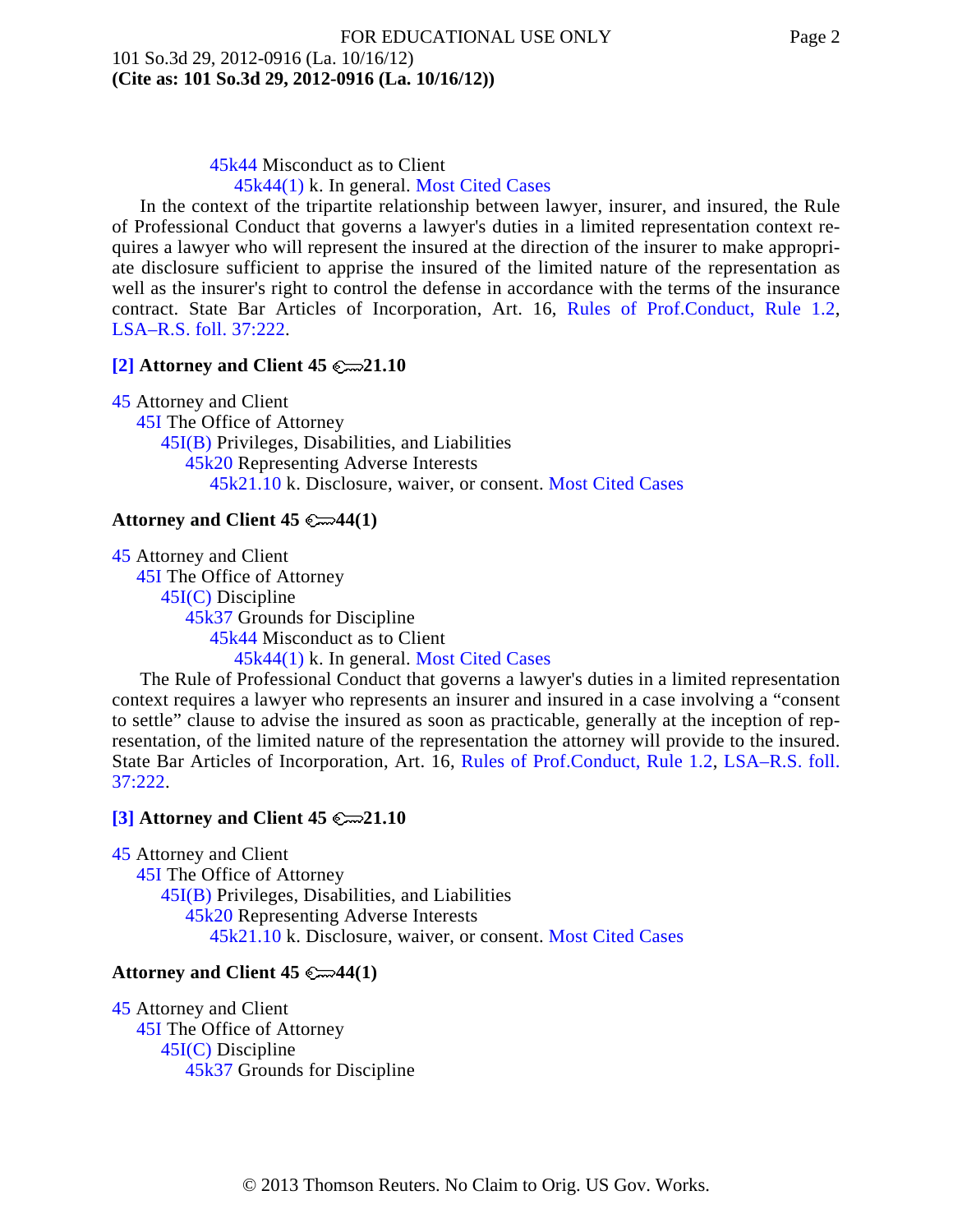[45k44\(1\)](http://www.westlaw.com/KeyNumber/Default.wl?rs=dfa1.0&vr=2.0&CMD=KEY&DocName=45k44%281%29) k. In general. [Most Cited Cases](http://www.westlaw.com/Digest/Default.wl?rs=dfa1.0&vr=2.0&CMD=MCC&DocName=45k44%281%29)

Once a lawyer has made appropriate disclosure to the insured of the limited nature of the representation being offered under the insurance contract and the insured indicates consent by accepting the defense, the lawyer may then proceed with the representation at the direction of the insurer in accordance with the terms of the insurance contract, including settling the claim within the limits of the policy at the insurer's sole direction; however, the lawyer should make efforts to keep the insured reasonably apprised of developments in the case. State Bar Articles of Incorporation, Art. 16, [Rules of Prof.Conduct, Rule 1.2](http://www.westlaw.com/Find/Default.wl?rs=dfa1.0&vr=2.0&DB=1000011&DocName=LASTBAR16RPCR1.2&FindType=L), [LSA–R.S. foll. 37:222](http://www.westlaw.com/Find/Default.wl?rs=dfa1.0&vr=2.0&DB=1000011&DocName=LARS37%3A222&FindType=L).

## <span id="page-2-0"></span>**[\[4\]](#page-7-0) Attorney and Client 45 21.5(5)**

[45](http://www.westlaw.com/KeyNumber/Default.wl?rs=dfa1.0&vr=2.0&CMD=KEY&DocName=45) Attorney and Client [45I](http://www.westlaw.com/KeyNumber/Default.wl?rs=dfa1.0&vr=2.0&CMD=KEY&DocName=45I) The Office of Attorney 45I(B) [Privile](http://www.westlaw.com/KeyNumber/Default.wl?rs=dfa1.0&vr=2.0&CMD=KEY&DocName=45I%28B%29)ges, Disabilities, and Liabilities [45k20](http://www.westlaw.com/KeyNumber/Default.wl?rs=dfa1.0&vr=2.0&CMD=KEY&DocName=45k20) Representing Adverse Interests 45k21.5 Part[icular Ca](http://www.westlaw.com/KeyNumber/Default.wl?rs=dfa1.0&vr=2.0&CMD=KEY&DocName=45k21.5)ses and Problems [45k21.5\(5\)](http://www.westlaw.com/KeyNumber/Default.wl?rs=dfa1.0&vr=2.0&CMD=KEY&DocName=45k21.5%285%29) k. Insurance. [Most Cited Cases](http://www.westlaw.com/Digest/Default.wl?rs=dfa1.0&vr=2.0&CMD=MCC&DocName=45k21.5%285%29)

## **Attorney and Client 45 21.10**

[45](http://www.westlaw.com/KeyNumber/Default.wl?rs=dfa1.0&vr=2.0&CMD=KEY&DocName=45) Attorney and Client [45I](http://www.westlaw.com/KeyNumber/Default.wl?rs=dfa1.0&vr=2.0&CMD=KEY&DocName=45I) The Office of Attorney 45I(B) [Privile](http://www.westlaw.com/KeyNumber/Default.wl?rs=dfa1.0&vr=2.0&CMD=KEY&DocName=45I%28B%29)ges, Disabilities, and Liabilities [45k20](http://www.westlaw.com/KeyNumber/Default.wl?rs=dfa1.0&vr=2.0&CMD=KEY&DocName=45k20) Representing Adverse Interests 45k21.10 k. [Disclosure](http://www.westlaw.com/KeyNumber/Default.wl?rs=dfa1.0&vr=2.0&CMD=KEY&DocName=45k21.10), waiver, or consent. [Most Cited Cases](http://www.westlaw.com/Digest/Default.wl?rs=dfa1.0&vr=2.0&CMD=MCC&DocName=45k21.10)

## **Attorney and Client 45 44(1)**

[45](http://www.westlaw.com/KeyNumber/Default.wl?rs=dfa1.0&vr=2.0&CMD=KEY&DocName=45) Attorney and Client [45I](http://www.westlaw.com/KeyNumber/Default.wl?rs=dfa1.0&vr=2.0&CMD=KEY&DocName=45I) The Office of Attorney 45I(C) [Discip](http://www.westlaw.com/KeyNumber/Default.wl?rs=dfa1.0&vr=2.0&CMD=KEY&DocName=45I%28C%29)line [45k37](http://www.westlaw.com/KeyNumber/Default.wl?rs=dfa1.0&vr=2.0&CMD=KEY&DocName=45k37) Grounds for Discipline 45k44 Misc[onduct](http://www.westlaw.com/KeyNumber/Default.wl?rs=dfa1.0&vr=2.0&CMD=KEY&DocName=45k44) as to Client [45k44\(1\)](http://www.westlaw.com/KeyNumber/Default.wl?rs=dfa1.0&vr=2.0&CMD=KEY&DocName=45k44%281%29) k. In general. [Most Cited Cases](http://www.westlaw.com/Digest/Default.wl?rs=dfa1.0&vr=2.0&CMD=MCC&DocName=45k44%281%29)

Once a lawyer has made appropriate disclosure to the insured of the limited nature of the representation being offered under the insurance contract and the insured indicates consent by accepting the defense, if the attorney knows that the insured objects to a settlement, the attorney may not settle the claim at the direction of the insurer without first giving the insured the opportunity to reject the defense offered by the insurer and to assume responsibility for his own defense at his own expense. State Bar Articles of Incorporation, Art. 16, [Rules of](http://www.westlaw.com/Find/Default.wl?rs=dfa1.0&vr=2.0&DB=1000011&DocName=LASTBAR16RPCR1.2&FindType=L) [Prof.Conduct, Rule 1.2](http://www.westlaw.com/Find/Default.wl?rs=dfa1.0&vr=2.0&DB=1000011&DocName=LASTBAR16RPCR1.2&FindType=L), [LSA–R.S. foll. 37:222](http://www.westlaw.com/Find/Default.wl?rs=dfa1.0&vr=2.0&DB=1000011&DocName=LARS37%3A222&FindType=L).

## <span id="page-2-1"></span>**[\[5\]](#page-8-0) Attorney and Client 45 53(2)**

[45](http://www.westlaw.com/KeyNumber/Default.wl?rs=dfa1.0&vr=2.0&CMD=KEY&DocName=45) Attorney and Client [45I](http://www.westlaw.com/KeyNumber/Default.wl?rs=dfa1.0&vr=2.0&CMD=KEY&DocName=45I) The Office of Attorney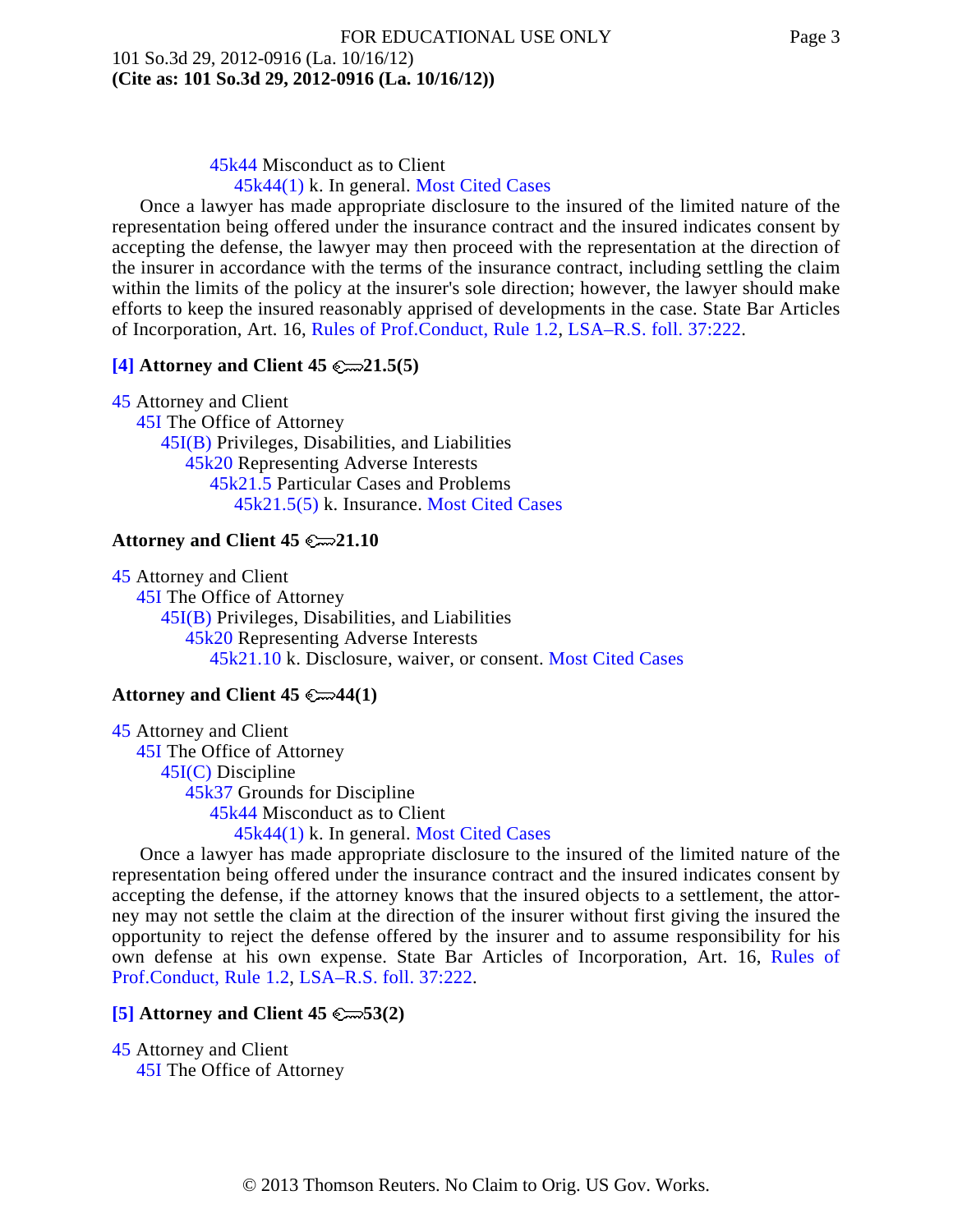#### 45I(C) [Discip](http://www.westlaw.com/KeyNumber/Default.wl?rs=dfa1.0&vr=2.0&CMD=KEY&DocName=45I%28C%29)line [45k47](http://www.westlaw.com/KeyNumber/Default.wl?rs=dfa1.0&vr=2.0&CMD=KEY&DocName=45k47) Proceedings 45k53 Evide[nce](http://www.westlaw.com/KeyNumber/Default.wl?rs=dfa1.0&vr=2.0&CMD=KEY&DocName=45k53) [45k53\(2\)](http://www.westlaw.com/KeyNumber/Default.wl?rs=dfa1.0&vr=2.0&CMD=KEY&DocName=45k53%282%29) k. Weight and sufficiency. [Most Cited Cases](http://www.westlaw.com/Digest/Default.wl?rs=dfa1.0&vr=2.0&CMD=MCC&DocName=45k53%282%29)

Attorneys' failure to communicate with their client in order to explain the limited nature of the representation being offered under client's insurance contract, or to advise client of his insurer's intent to settle a medical malpractice claim that had been brought against client, was insufficient to constitute clear and convincing evidence of any violation of the Rules of Professional Conduct; at the time of attorneys' actions there was a lack of controlling jurisprudence with regard to their duties in a case involving limited representation and a "consent to settle" clause, attorneys both assumed client was aware of his insurance policy's "consent to settle" clause based on his prior experiences in malpractice cases and did not believe additional notice was necessary, and their testimony supported the conclusion that their actions were taken in good faith and not intended to cause prejudice to their client, or were inadvertent under the circumstances. State Bar Articles of Incorporation, Art. 16, [Rules of Prof.Conduct](http://www.westlaw.com/Find/Default.wl?rs=dfa1.0&vr=2.0&DB=1000011&DocName=LASTBAR16RPCR1.2&FindType=L), [Rule 1.2](http://www.westlaw.com/Find/Default.wl?rs=dfa1.0&vr=2.0&DB=1000011&DocName=LASTBAR16RPCR1.2&FindType=L), [LSA–R.S. foll. 37:222](http://www.westlaw.com/Find/Default.wl?rs=dfa1.0&vr=2.0&DB=1000011&DocName=LARS37%3A222&FindType=L).

**\*30** Office of Disciplinary Counsel, [Charles Bennett Plattsmie](http://www.westlaw.com/Find/Default.wl?rs=dfa1.0&vr=2.0&DB=PROFILER-WLD&DocName=0115364101&FindType=h)r, [G. Fred Our](http://www.westlaw.com/Find/Default.wl?rs=dfa1.0&vr=2.0&DB=PROFILER-WLD&DocName=0100262701&FindType=h)s, Baton Rouge, LA, for Applicant.

[Donald S. Zuber](http://www.westlaw.com/Find/Default.wl?rs=dfa1.0&vr=2.0&DB=PROFILER-WLD&DocName=0226685301&FindType=h), Baton Rouge, LA, [Catherine S. Nobile](http://www.westlaw.com/Find/Default.wl?rs=dfa1.0&vr=2.0&DB=PROFILER-WLD&DocName=0255743501&FindType=h), for Respondent.

### ATTORNEY DISCIPLINARY PROCEEDINGS

<span id="page-3-1"></span><span id="page-3-0"></span>PE[R CURIAM.](#page-3-0)  $FN*$ 

[FN\\*](#page-3-1) Retired Judge Robert L. Lobrano, assigned as Justice *ad hoc,* sitting for Chief Justice Catherine D. Kimball, recused; retired Judge Hillary J. Crain, assigned as Justice *ad hoc,* sitting for Justice Jeannette T. Knoll, recused

**\*\*1** This disciplinary matter arises from formal charges filed by the Office of Disciplinary Counsel ("ODC") against respondents, Donald S. Zuber and Catherine Smith Nobile, attorneys licensed to practice law in Louisiana.

#### **UNDERLYING FACTS**

Elsie Brown filed a medical malpractice claim against Michael Teague, M.D. in **\*31** 1995. Dr. Teague's malpractice insurer, St. Paul Insurance Company ("St. Paul"), assigned the defense of the claim to Seale, Smith, Zuber & Barnette, LLP. The law firm had previously handled at least ten medical malpractice cases on behalf of Dr. Teague, but these cases had all been dismissed with none having been settled or taken to trial. After the medical review panel found that no breach of professional standards occurred, Ms. Brown filed suit against Dr. Teague.

Respondent Donald Zuber, a partner of the Seale, Smith, Zuber & Barnette firm, initially handled the Brown litigation on behalf of Dr. Teague. Mr. Zuber answered the lawsuit, denying liability and requesting a trial by jury. Mr. Zuber was in regular contact with Dr. Teague until 1998, when he transferred the file to his partner, respondent Catherine Smith Nobile.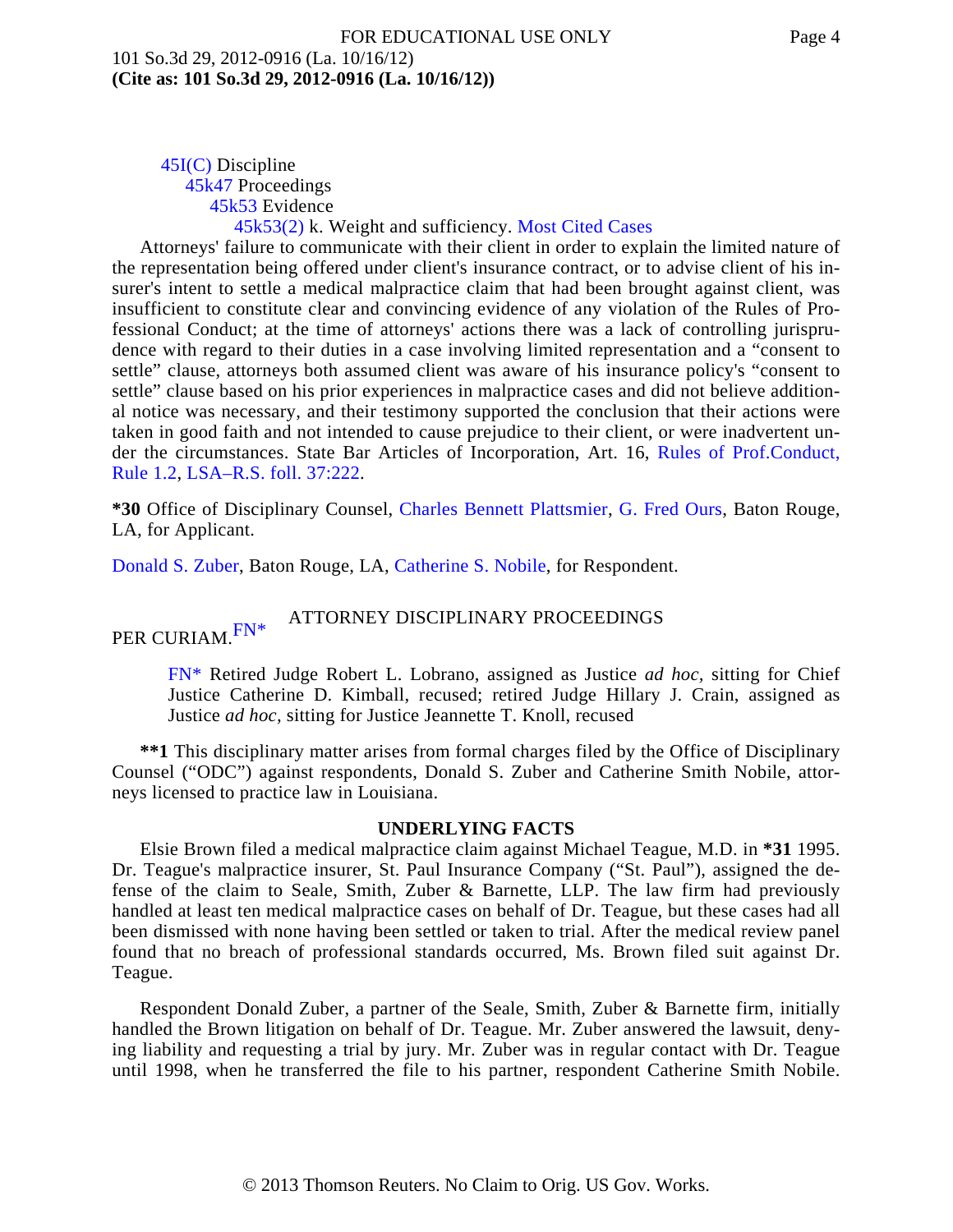During the time that Ms. Nobile **\*\*2** represented Dr. Teague, she inadvertently failed to timely file a jury bond, and as a result, a jury trial was no longer available to Dr. Teague. Ms. Nobile did not inform Dr. Teague of this development, but she did inform St. Paul, to whom she also provided periodic updates concerning the progress of the case. Following a mediation in October 1999, St. Paul settled the malpractice claim against Dr. Teague for \$50,000. Notably, Dr. Teague's policy with St. Paul did not contain a "consent to settle" clause, and therefore the insurer was not required to obtain Dr. Teague's consent to the [settlement.](#page-4-0)<sup>FN1</sup> Ms. Nobile left a message with Dr. Teague's office after the mediation to advise him that the case had been settled, but she did not inform him of the mediation before it was held.

<span id="page-4-1"></span><span id="page-4-0"></span>[FN1.](#page-4-1) The policy of insurance which Dr. Teague obtained from St. Paul contained the following provision:

We'll defend any suit brought against you for damages covered under this agreement. We'll do this even if the suit is groundless or fraudulent. **We have the right to** investigate, negotiate and **settle any suit or claim if we think that's appropriate.** [Emphasis added.]

Dr. Teague was unhappy with the outcome of the medical malpractice case. He subsequently filed a legal malpractice suit against respondents and their law firm. Following a trial in 2005, a jury found in favor of Dr. Teague. Respondents filed a post-trial exception of peremption and prescription and a motion for judgment notwithstanding the verdict, both of which were denied by the trial court. On appeal, the First Circuit granted the exception of peremption and reversed the trial court's judgment in favor of Dr. Teague. Thereafter, Dr. Teague applied to this court, which granted writs and reversed, finding Dr. Teague's cause of action against respondents was not perempted. *[Teague v. St. Paul Fire & Marine Ins. Co](http://www.westlaw.com/Find/Default.wl?rs=dfa1.0&vr=2.0&DB=735&FindType=Y&SerialNum=2015084462).,* [07–1384](http://www.westlaw.com/Find/Default.wl?rs=dfa1.0&vr=2.0&DB=735&FindType=Y&SerialNum=2015084462) [\(La.2/1/08\), 974 So.2d 1266](http://www.westlaw.com/Find/Default.wl?rs=dfa1.0&vr=2.0&DB=735&FindType=Y&SerialNum=2015084462). On remand to the court of appeal for consideration of respondents' assignments of error, the court of appeal found in favor of respondents and dismissed Dr. Teague's legal malpractice suit with **\*\*3** prejudice. *[Teague v. St. Paul Fire & Marine Ins. Co.,](http://www.westlaw.com/Find/Default.wl?rs=dfa1.0&vr=2.0&DB=3926&FindType=Y&SerialNum=2018560211)* [06–1266 \(La.App. 1st Cir.4/7/09\), 10 So.3d 806](http://www.westlaw.com/Find/Default.wl?rs=dfa1.0&vr=2.0&DB=3926&FindType=Y&SerialNum=2018560211), *writ denied,* [09–1030 \(La.6/17/09\), 10 So.3d](http://www.westlaw.com/Find/Default.wl?rs=dfa1.0&vr=2.0&DB=3926&FindType=Y&SerialNum=2019289765) [722](http://www.westlaw.com/Find/Default.wl?rs=dfa1.0&vr=2.0&DB=3926&FindType=Y&SerialNum=2019289765).

#### **DISCIPLINARY PROCEEDINGS**

In September 2009, the ODC filed formal charges against respondents, alleging they violated the following provisions of the Rules of Professional Conduct in their representation of Dr. Teague: Rules 1.3 (failure to act with reasonable diligence and promptness in representing a client), 1.4 (failure to communicate with a client), 1.7 (conflict of interest) and/or 1.16 (terminating the representation of a client), 5.1 **\*32** (responsibilities of partners, managers, and supervisory lawyers), 8.4(a) (violation of the Rules of Professional Conduct), and 8.4(d) (engaging in conduct prejudicial to the administration of justice).

Respondents answered the formal charges and denied any ethical misconduct. The matter then proceeded to a formal hearing on the merits, conducted by the hearing committee in April 2010.

*Hearing Committee Report*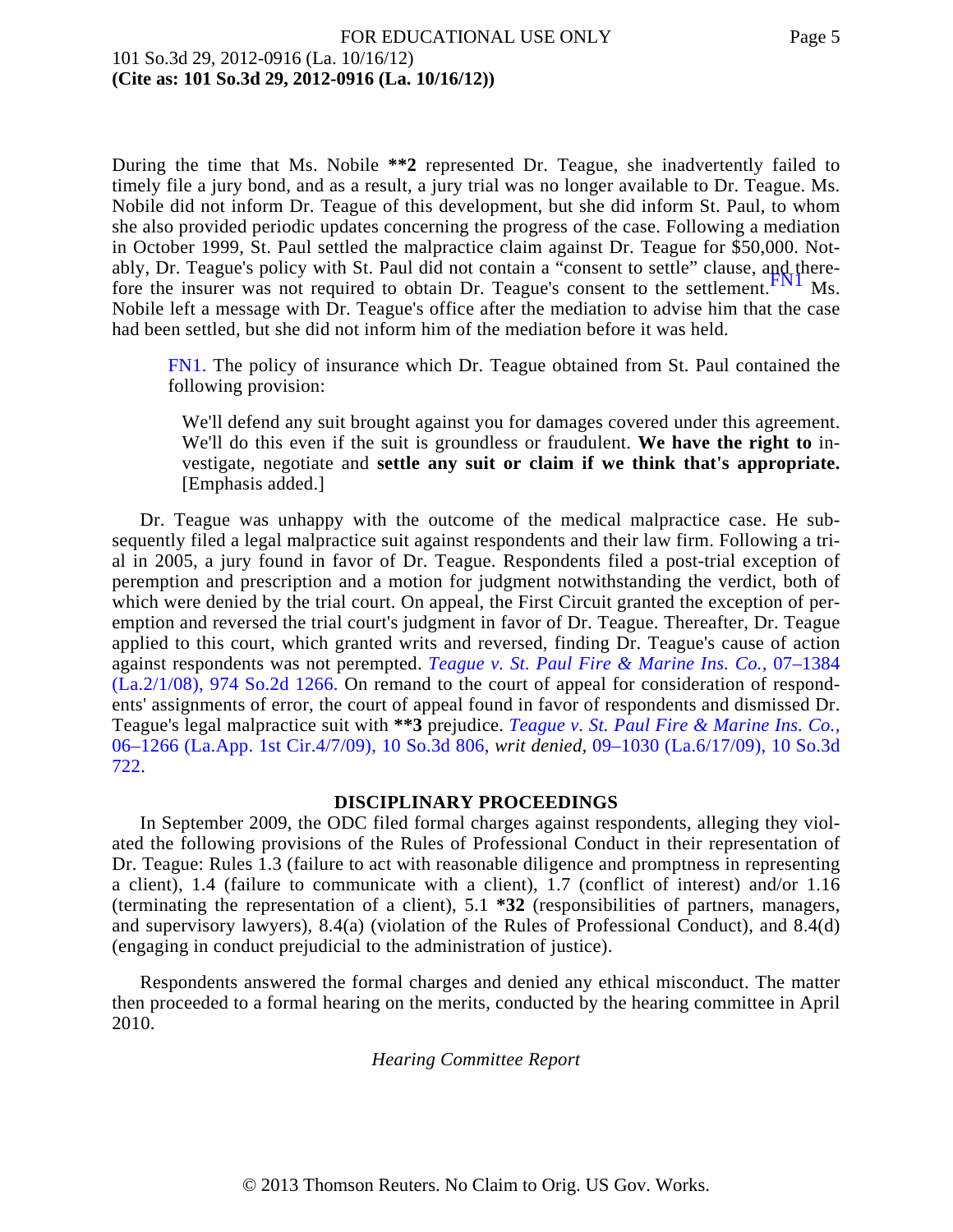After considering the testimony and evidence presented at the hearing, the hearing committee made factual findings consistent with the underlying facts set forth above. Based upon those facts, the committee determined that both respondents violated [Rule 1.4 of the Rules of](http://www.westlaw.com/Find/Default.wl?rs=dfa1.0&vr=2.0&DB=1000011&DocName=LASTBAR16RPCR1.4&FindType=L) [Professional Conduc](http://www.westlaw.com/Find/Default.wl?rs=dfa1.0&vr=2.0&DB=1000011&DocName=LASTBAR16RPCR1.4&FindType=L)t. As to Mr. Zuber, the committee found he kept Dr. Teague reasonably informed at the outset of the representation. However, he never withdrew from the representation, and therefore, upon learning that his partner Ms. Nobile had failed to file the jury bond, Mr. Zuber was required to ensure that Dr. Teague was informed of this development. The committee found Ms. Nobile's violation of [Rule 1.4](http://www.westlaw.com/Find/Default.wl?rs=dfa1.0&vr=2.0&DB=1000011&DocName=LASTBAR16RPCR1.4&FindType=L) to be more serious, as she failed to advise Dr. Teague that a jury bond had not been timely **\*\*4** filed. She also failed to copy Dr. Teague with the evaluation letters that she provided to St. Paul, and she failed to notify him that the matter was scheduled for mediation. The committee found the remaining charges were not proven by clear and convincing evidence.

The committee determined that the applicable baseline sanction in this matter is reprimand. In aggravation, the committee found the following factors: refusal to acknowledge the wrongful nature of the conduct and substantial experience in the practice of law (Mr. Zuber was admitted in 1960 and Ms. Nobile was admitted in 1991). In mitigation, the committee found the following factors: absence of a prior disciplinary record and character or reputation.

<span id="page-5-1"></span><span id="page-5-0"></span>[FN2.](#page-5-1) The committee also observed in mitigation that Mr. Zuber is now retired and Ms. Nobile is no longer practicing law; however, this finding was rejected by the disciplinary board, as "current occupation" is not enumerated as a mitigating factor in the ABA Standards.

<span id="page-5-3"></span><span id="page-5-2"></span>Under these circumstances, the committee recommended that Ms. Nobile be publicly rep-<br>rimanded, and that Mr. Zuber be [admonished.](#page-5-2)  $\frac{FN3}{FN3}$ 

[FN3.](#page-5-3) Under Supreme Court Rule XIX, § 10(A)(5), an admonition cannot be imposed after formal charges have been filed.

Both respondents and the ODC filed objections to the hearing committee's report and recommendation.

#### *Disciplinary Board Recommendation*

After reviewing the matter, the disciplinary board determined that the hearing committee's factual findings are supported by the record and are not manifestly erroneous. The board also determined that the committee correctly applied the Rules of Professional Conduct, except that the board found Ms. Nobile also violated Rule 1.3 based on her negligent failure to timely file the jury bond. Because respondents were found to have violated the Rules of Professional Conduct, the board determined they also violated Rule 8.4(a).

**\*\*5** The board determined that respondents violated duties owed to their client and to the legal profession. They violated their duty to the legal profession by failing to uphold one of the most fundamental standards of ethical conduct. They violated their duty to their client, Dr. Teague, by negligently failing to communicate and **\*33** keep him reasonably informed as to the status of his case or St. Paul's intent to settle. As a result of respondents' negligence, Dr.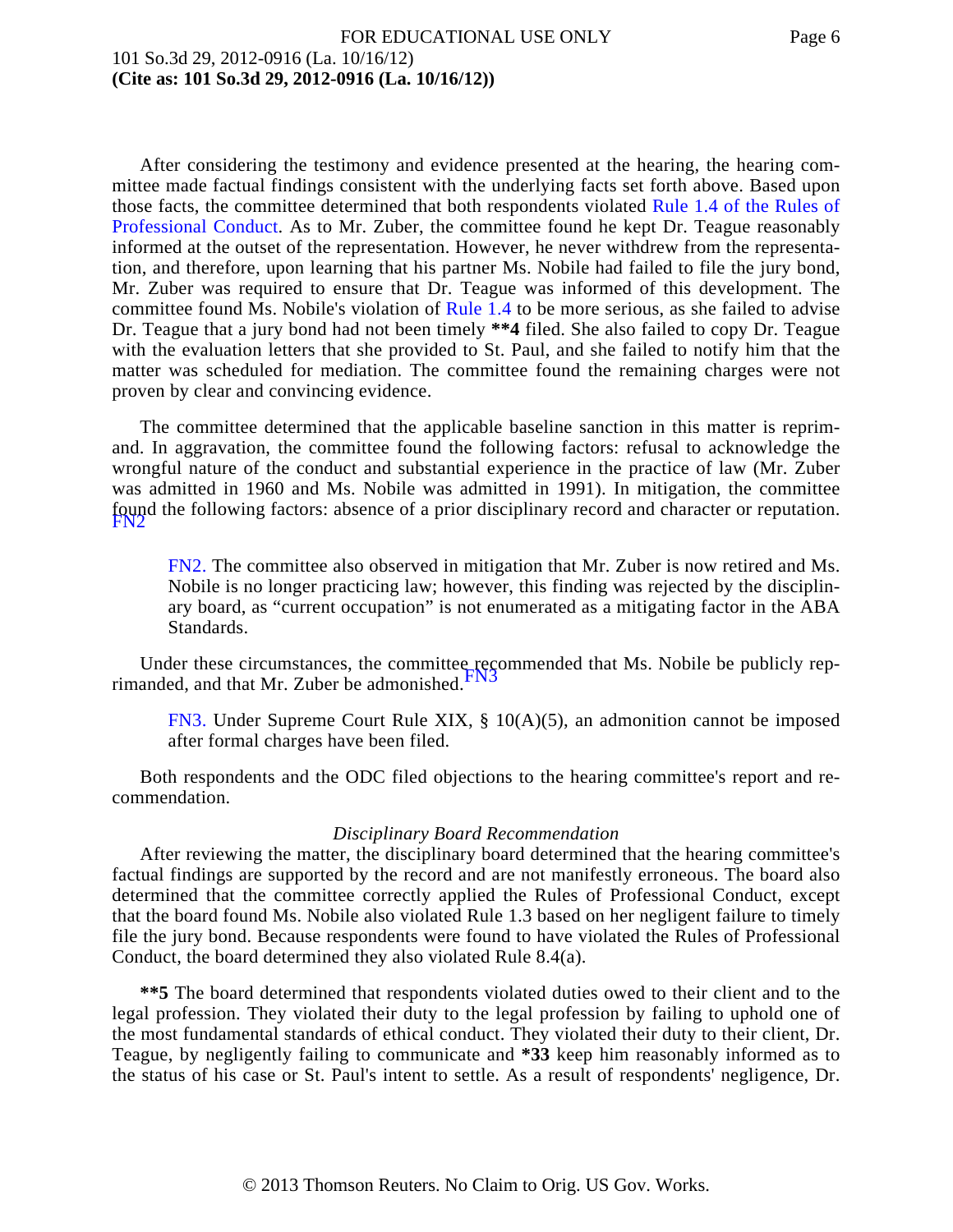<span id="page-6-2"></span>Teague was deprived of the opportunity to hire independent counsel to advocate his position in the event it differed from that of St. Paul. Dr. Teague suffered actual injury as a result of the reporting of the settlement to a nationwide data [bank.](#page-6-1) The also incurred significant legal fees to pursue his legal malpractice action against respondents.

<span id="page-6-1"></span>[FN4.](#page-6-2) The National Practitioner Data Bank is a repository for information concerning payments made on behalf of physicians in connection with medical liability settlements or judgments.

Based on the ABA's *Standards for Imposing Lawyer Sanctions,* the board determined that the applicable baseline sanction is reprimand. In aggravation, the board found refusal to acknowledge the wrongful nature of the conduct and substantial experience in the practice of law. In mitigation, the board found the following factors: absence of a prior disciplinary record and character or reputation.

Considering the prior jurisprudence of this court, the board recommended that Mr. Zuber be publicly reprimanded and that Ms. Nobile be suspended from the practice of law for six months, fully deferred, subject to a twelve-month period of unsupervised probation. The board also recommended that Ms. Nobile and Mr. Zuber each be assessed with half of the costs and expenses of this proceeding.

One board member dissented and would recommend that both respondents be publicly reprimanded for failing to communicate with Dr. Teague.

**\*\*6** Both respondents and the ODC filed objections to the disciplinary board's recommendation. Accordingly, the case was docketed for oral argument pursuant to [Supreme Court](http://www.westlaw.com/Find/Default.wl?rs=dfa1.0&vr=2.0&DB=1000011&DocName=LASTSCTR19&FindType=L) [Rule XIX](http://www.westlaw.com/Find/Default.wl?rs=dfa1.0&vr=2.0&DB=1000011&DocName=LASTSCTR19&FindType=L),  $11(G)(1)(b)$ .

#### **DISCUSSION**

<span id="page-6-4"></span>In this case, we are called upon to decide the scope of a lawyer's duties to a client, where the client's rights are contractually limited by the terms of the client's insurance policy. This issue has not been addressed in detail in our disciplinar[y jurisprudence.](#page-6-3) FN5

<span id="page-6-3"></span>[FN5.](#page-6-4) We acknowledge there is some dicta in our plurality opinion in *[Teague v. St](http://www.westlaw.com/Find/Default.wl?rs=dfa1.0&vr=2.0&DB=735&FindType=Y&SerialNum=2015084462). [Paul Fire & Marine Insurance Co](http://www.westlaw.com/Find/Default.wl?rs=dfa1.0&vr=2.0&DB=735&FindType=Y&SerialNum=2015084462).,* [07–1384 \(La.2/1/08\), 974 So.2d 1266](http://www.westlaw.com/Find/Default.wl?rs=dfa1.0&vr=2.0&DB=735&FindType=Y&SerialNum=2015084462), which discusses the duty of the lawyers in this case. However, in these disciplinary proceedings, we are not bound by the record developed in that civil case.

<span id="page-6-5"></span><span id="page-6-0"></span>[\[1\]](#page-0-0) The crux of the charges against respondents revolves around their alleged failure to properly communicate with Dr. Teague as required by [Rule 1.4](http://www.westlaw.com/Find/Default.wl?rs=dfa1.0&vr=2.0&DB=1000011&DocName=LASTBAR16RPCR1.4&FindType=L). However, we find [Rule 1.2](http://www.westlaw.com/Find/Default.wl?rs=dfa1.0&vr=2.0&DB=1000011&DocName=LASTBAR16RPCR1.2&FindType=L) is the more specific rule governing a lawyer's duties in a limited representation context. At the time of this case, [Rule 1.2\(b\)](http://www.westlaw.com/Find/Default.wl?rs=dfa1.0&vr=2.0&DB=1000011&DocName=LASTBAR16RPCR1.2&FindType=L) permitted a lawyer to "limit the objectives of the representation if the client consents after consultation."  $\frac{FN6}{FN6}$  $\frac{FN6}{FN6}$  $\frac{FN6}{FN6}$  In the context of the tripartite relationship between lawyer, insurer, and insured, we interpret [Rule 1.2](http://www.westlaw.com/Find/Default.wl?rs=dfa1.0&vr=2.0&DB=1000011&DocName=LASTBAR16RPCR1.2&FindType=L) as requiring a lawyer who will represent the insured at the direction of the insurer to make appropriate disclosure sufficient to apprise the insured of the limited nature of the representation as well as the insurer's right to control the defense in accordance with the terms of the insurance contract.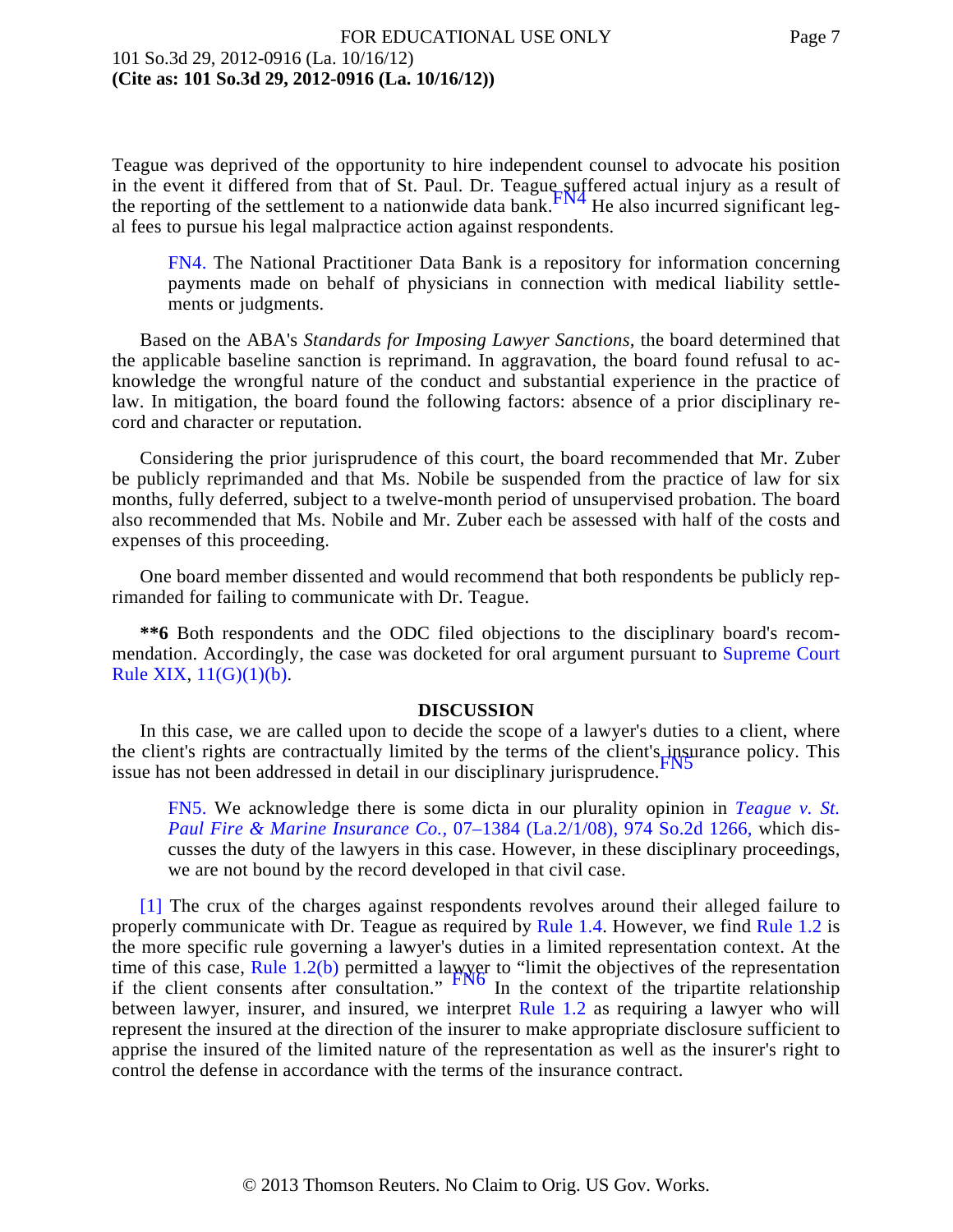<span id="page-7-1"></span>[FN6.](#page-6-5) The current version of this rule is set forth in Rule  $1.2(c)$ , which adds a requirement that the limitation on the scope of the lawyer's representation be "reasonable under the circumstances" and that the client's consent thereto be "informed."

<span id="page-7-3"></span>As written, [Rule 1.2](http://www.westlaw.com/Find/Default.wl?rs=dfa1.0&vr=2.0&DB=1000011&DocName=LASTBAR16RPCR1.2&FindType=L) does not provide much detail concerning the nature of the **\*34** consultation the attorney must provide in order to secure the client's consent to the limited representation. However, we find guidance in ABA Formal Ethics \*\*7 Opinion 96–403 (1996), which discusses [Rule 1.2\(c\)](http://www.westlaw.com/Find/Default.wl?rs=dfa1.0&vr=2.0&DB=1000011&DocName=LASTBAR16RPCR1.2&FindType=L) of the Model Rules of Professional Conduct  $\frac{FN}{TN}$  as follows:

<span id="page-7-2"></span>[FN7.](#page-7-3) At the time of this case, the language of [Rule 1.2\(c\)](http://www.westlaw.com/Find/Default.wl?rs=dfa1.0&vr=2.0&DB=1000011&DocName=LASTBAR16RPCR1.2&FindType=L) of the Model Rules of Professional Conduct was contained in [Rule 1.2\(b\)](http://www.westlaw.com/Find/Default.wl?rs=dfa1.0&vr=2.0&DB=1000011&DocName=LASTBAR16RPCR1.2&FindType=L) of the Louisiana Rules. The two rules are substantively identical.

A short letter clearly stating that the lawyer intends to proceed at the direction of the insurer in accordance with the terms of the insurance contract and what this means to the insured is sufficient to satisfy the requirements of Rule  $1.2$  in this context. We do not believe extended discussion is required or, indeed, that any oral communication is necessary. **As long as the insured is clearly apprised of the limitations on the representation being offered by the insurer and that the lawyer intends to proceed in accordance with the directions of the insurer, the insured has sufficient information to decide whether to accept the defense offered by the insurer or to assume responsibility for his own defense at his own expense.** No formal acceptance or written consent is necessary. The insured manifests consent to the limited representation by accepting the defense offered by the insurer after being advised of the terms of the representation being offered.

Once the lawyer has apprised the insured of the limited nature of his representation and that he intends to proceed in accordance with the directions of the insurer, he has satisfied the requirements of [Rule 1.2\(c](http://www.westlaw.com/Find/Default.wl?rs=dfa1.0&vr=2.0&DB=1000011&DocName=LASTBAR16RPCR1.2&FindType=L)). **A prudent lawyer hired by an insurer to defend an insured will communicate with the insured concerning the limits of the representation at the earliest practicable time.** For example, basic information concerning the nature of the representation and the insurer's right to control the defense and settlement under the insurance contract reasonably could be incorporated as part of any routine notice to the insured that the lawyer has been retained by the insurer to represent him. Alternatively, so long as it is early in the representation, the lawyer may wait until there is some other reason for communicating with the insured in connection with the claim such as developing relevant facts, answering a complaint, responding to interrogatories, or scheduling a deposition. Failure to make appropriate disclosures near the outset of the representation may generate wholly unnecessary, but difficult, problems for the insured, the insurer, and the lawyer. **Thus, if the lawyer fails to advise the insured of the limited nature of the representation and his intention to proceed in accordance with the directions of the insurer early in the representation, the lawyer may find himself trying to advise the insured of a \*\*8 proposed settlement at the last minute under short time constraints, when the insured will have little practical opportunity to reject the defense offered by the insurer and assume responsibility for his own defense.** [Emphasis added.]

<span id="page-7-0"></span> $[2][3][4]$  $[2][3][4]$  $[2][3][4]$  Consistent with this guidance, we interpret [Rule 1.2](http://www.westlaw.com/Find/Default.wl?rs=dfa1.0&vr=2.0&DB=1000011&DocName=LASTBAR16RPCR1.2&FindType=L) as requiring a lawyer who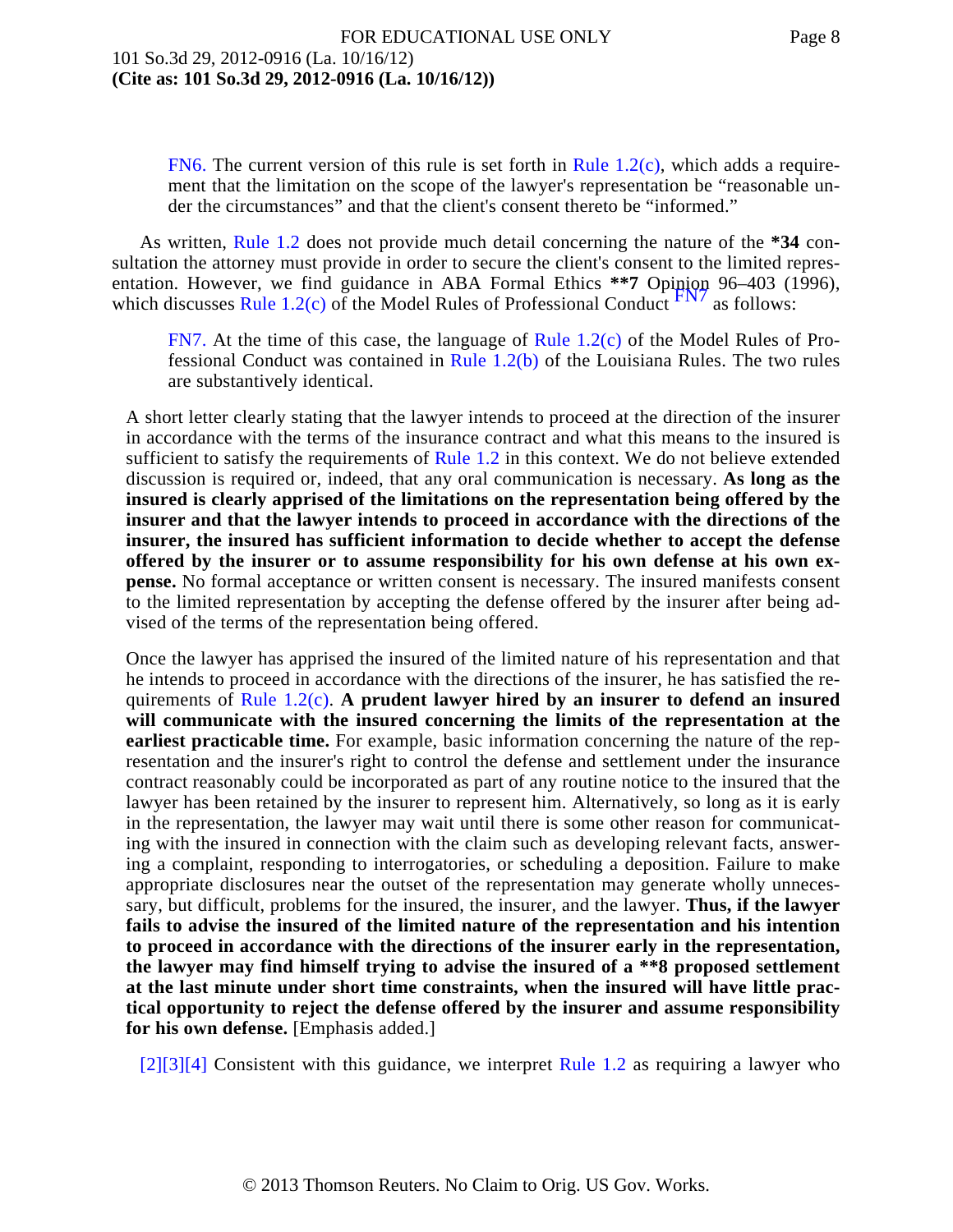<span id="page-8-2"></span>represents an insurer and insured in a case involving a "consent to settle" clause to advise the insured as soon as practicable (generally at the inception of representation) of the limited nature of the representation the attorney will provide to the insured. Once the lawyer has made appropriate**\*35** disclosure to the insured of the limited nature of the representation being offered under the insurance contract and the insured indicates consent by accepting the defense, the lawyer may then proceed with the representation at the direction of the insurer in accordance with the terms of the insurance contract, including settling the claim within the limits of the policy at the insurer's sole [direction.](#page-8-1) FN8 However, the lawyer should make efforts to keep the insured reasonably apprised of developments in the case. *See [Mitchum v.](http://www.westlaw.com/Find/Default.wl?rs=dfa1.0&vr=2.0&DB=735&FindType=Y&ReferencePositionType=S&SerialNum=1988146537&ReferencePosition=202) [Hudgens,](http://www.westlaw.com/Find/Default.wl?rs=dfa1.0&vr=2.0&DB=735&FindType=Y&ReferencePositionType=S&SerialNum=1988146537&ReferencePosition=202)* [533 So.2d 194, 202 \(Ala.1988](http://www.westlaw.com/Find/Default.wl?rs=dfa1.0&vr=2.0&DB=735&FindType=Y&ReferencePositionType=S&SerialNum=1988146537&ReferencePosition=202)) (explaining that even though the insured has no direct financial interest when a settlement is within policy limits, "appointed counsel should keep his client, the insured, apprised of all developments in the case, including settlement negotiations").

<span id="page-8-1"></span>[FN8.](#page-8-2) If the attorney knows that the insured objects to a settlement, the attorney may not settle the claim at the direction of the insurer without first giving the insured the opportunity to reject the defense offered by the insurer and to assume responsibility for his own defense at his own expense. However, in the instant case, neither Mr. Zuber nor Ms. Nobile knew that Dr. Teague objected to a settlement, as he candidly admits he "never did write or call anyone about that."

<span id="page-8-0"></span>[\[5\]](#page-2-1) Turning to the facts of this case, it is apparent respondents did not consult with Dr. Teague in order to explain the limited nature of the representation as required by [Rule 1.2](http://www.westlaw.com/Find/Default.wl?rs=dfa1.0&vr=2.0&DB=1000011&DocName=LASTBAR16RPCR1.2&FindType=L). Nonetheless, considering the absence of any controlling jurisprudence from this court, the extent of the lawyer's duties in this situation was not entirely clear. Both respondents testified they assumed Dr. Teague was already aware of the policy's "consent to settle" clause based on his prior experiences in **\*\*9** malpractice cases and did not believe any additional notice was necessary. While we now reject respondents' position, we find their testimony supports the conclusion that their actions were taken in good faith and were not intended to cause prejudice to Dr. [Teague.](#page-8-3)<sup>FIN9</sup> Similarly, we accept Ms. Nobile's testimony that her lack of communication with Dr. Teague, particularly with regard to the mediation, was inadvertent under the circumstances.

<span id="page-8-4"></span><span id="page-8-3"></span>[FN9.](#page-8-4) The fact that Dr. Teague was an "experienced medical malpractice defendant" is a factor which respondents could consider in determining the extent of the disclosure required by [Rule 1.2](http://www.westlaw.com/Find/Default.wl?rs=dfa1.0&vr=2.0&DB=1000011&DocName=LASTBAR16RPCR1.2&FindType=L) in a particular case; however, it would not be prudent to "assume" that the insured understands or remembers, if he ever read, the insurance policy, or that the insured understands that his lawyer will be acting on his behalf, but at the direction of the insurer without further consultation with the insured." ABA Formal Ethics Op. 96–403 at 406.

In summary, given the lack of controlling jurisprudence at the time of respondents' actions in this case and considering the totality of the circumstances, we decline to find clear and convincing evidence of any violation of the Rules of Professional Conduct on their part. Accordingly, we will dismiss the formal charges. However, we take this opportunity to make it clear to respondents and all members of the bar that limited representation situations are fraught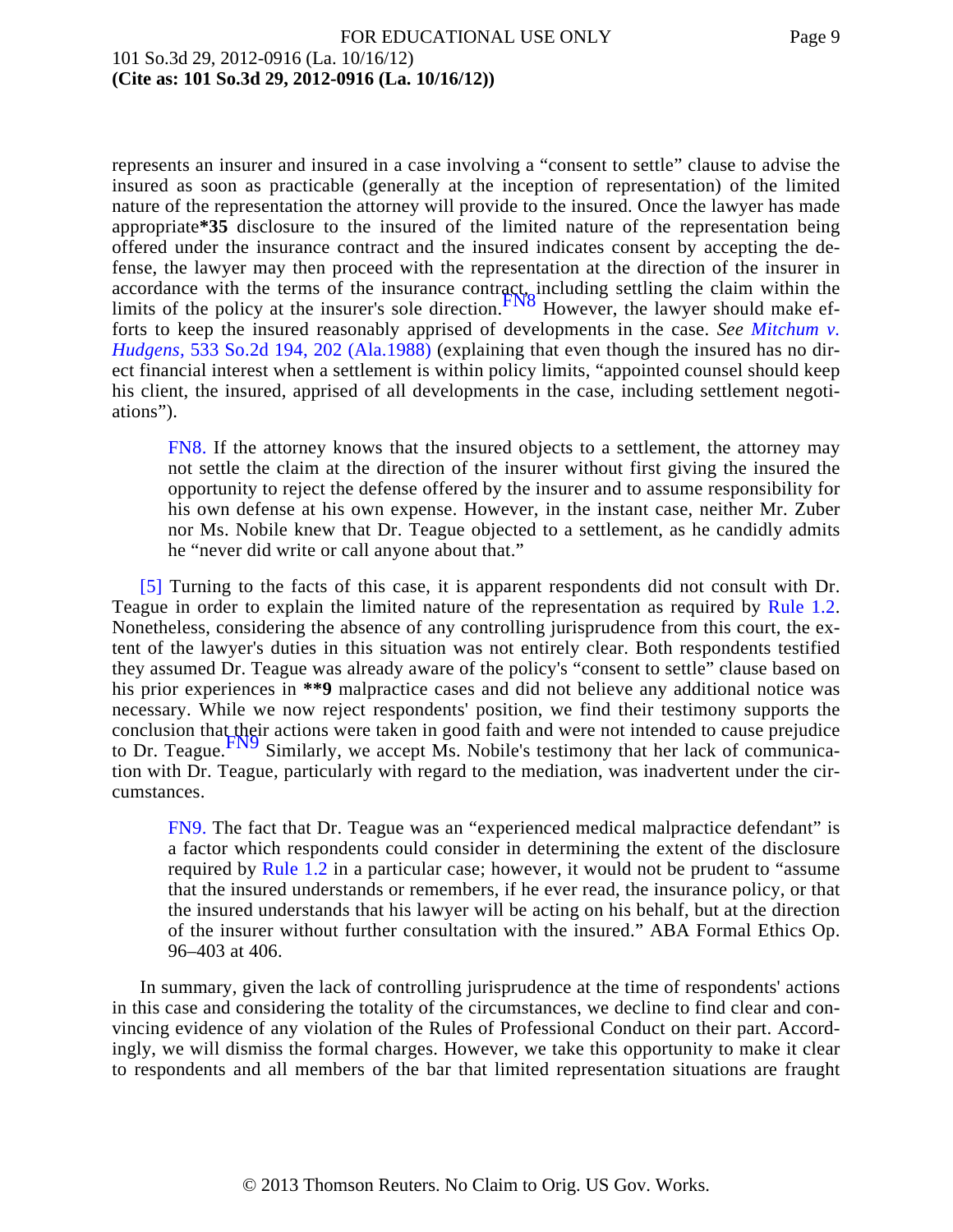with potential dangers to all parties, as readily illustrated by the instant case. Henceforth, lawyers should be scrupulous in adherence to their obligations under [Rule 1.2](http://www.westlaw.com/Find/Default.wl?rs=dfa1.0&vr=2.0&DB=1000011&DocName=LASTBAR16RPCR1.2&FindType=L) to ensure that all clients in such a relationship are fully apprised of the nature of the representation and indicate consent by accepting the defense. Such communications will ensure that the client's rights are protected and minimize any potential for future disagreement over the nature of the representation.

#### **DECREE**

Upon review of the findings and recommendations of the hearing committee and **\*36** disciplinary board, and considering the record, briefs, and oral argument, it is **\*\*10** ordered that the formal charges against respondents, Donald S. Zuber and Catherine Smith Nobile, be and hereby are dismissed.

Retired Judge ROBERT L. LOBRANO, assigned as Justice ad hoc, sitting for [KIMBALL](http://www.westlaw.com/Find/Default.wl?rs=dfa1.0&vr=2.0&DB=PROFILER-WLD&DocName=0161078401&FindType=h), C.J., recused.

Retired Judge [HILLARY J. CRAIN](http://www.westlaw.com/Find/Default.wl?rs=dfa1.0&vr=2.0&DB=PROFILER-WLD&DocName=0226682501&FindType=h), assigned as Justice ad hoc, sitting for [KNOLL](http://www.westlaw.com/Find/Default.wl?rs=dfa1.0&vr=2.0&DB=PROFILER-WLD&DocName=0226549501&FindType=h), J., recused.

[JOHNSON,](http://www.westlaw.com/Find/Default.wl?rs=dfa1.0&vr=2.0&DB=PROFILER-WLD&DocName=0202217201&FindType=h) J., concurs in part, dissents in part, and assigns reasons.

[JOHNSON,](http://www.westlaw.com/Find/Default.wl?rs=dfa1.0&vr=2.0&DB=PROFILER-WLD&DocName=0202217201&FindType=h) J., concurs in part, dissents in part and assigns reasons.

I concur with the majority opinion insofar as it dismisses formal charges against respondent, Donald S. Zuber. However, I must dissent from the majority's decision to dismiss formal charges against respondent, Catherine Smith Nobile.

In my opinion, Ms. Nobile's communication with her client, Dr. Michael Teague, was inadequate. The record indicates that Ms. Nobile failed to keep Dr. Teague apprised of important developments in his medical malpractice case. While Ms. Nobile corresponded regularly with her insurer client, St. Paul Insurance Company, regarding her assessment of the case, her recommendation that the insured consider settlement, and the mediation process which resulted in the settlement, Ms. Nobile provided none of this information to the insured, Dr. Teague, who was also her client. It is of no consequence that St. Paul had contractual control over the defense and settlement of Dr. Teague's case due to the lack of a "consent to settle" clause in the contract. The insurance contract between Dr. Teague and St. Paul did not define or extinguish the ethical responsibilities of Ms. Nobile to her client, Dr. Teague. The Rules of Professional Conduct ultimately govern an attorney's ethical obligations to his/her client, and Ms. Nobile owed the same ethical obligations to both her insurance company client, St. Paul, and the client insured by St. Paul, Dr. Teague.

The Rules of Professional Conduct require an attorney to keep his/her client reasonably informed about the status of the case. The record clearly demonstrates that Ms. Nobile failed to keep Dr. Teague so informed. Ms. Nobile admitted her lack of communication relative to the mediation, but suggested the failure was inadvertent and a result of the short time period between the scheduling and holding of the mediation. However, the record reveals that Ms. Nobile proposed the mediation to plaintiff's counsel in a letter two weeks prior to the date on which the mediation was held and the insured, St. Paul, was copied on this correspondence. I see no reason why Dr. Teague could not have been easily copied on this correspondence. It appears that Ms. Nobile failed to recognize the underlying responsibility to keep Dr. Teague